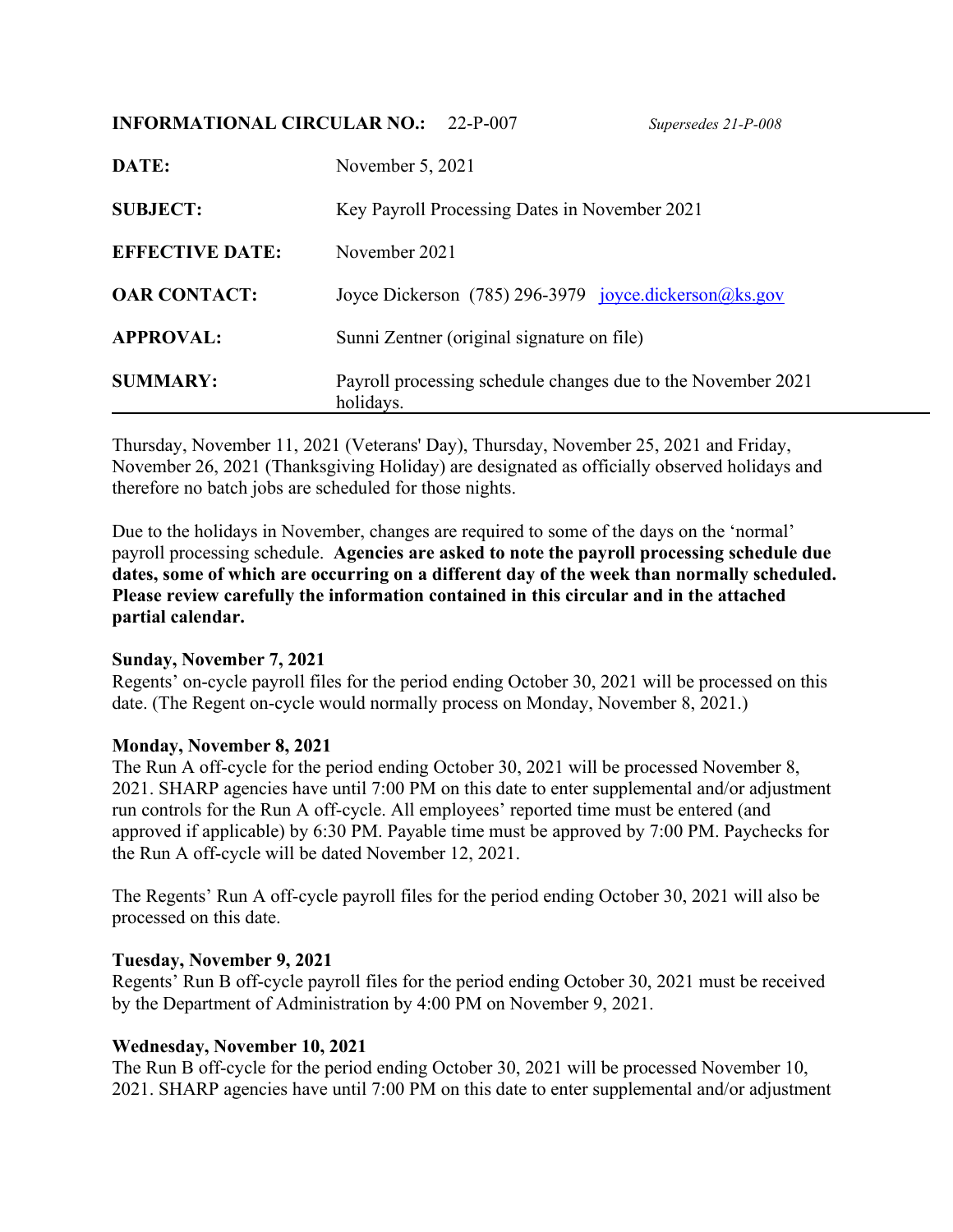run controls for the Run B off-cycle. All employees' reported time must be entered (and approved if applicable) by 6:30 PM. Payable time must be approved by 7:00 PM. Paychecks for the Run B off-cycle will be dated November 16, 2021. (The paychecks would normally be dated Monday, November 15, 2021.)

The Regents' Run B off-cycle payroll files for the period ending October 30, 2021 will also be processed on this date.

**Thursday, November 11, 2021 Veterans Day Holiday** Time Administration runs hourly from 7:30 AM – 6:30 PM.

## **Friday, November 12, 2021**

Payday for the payroll period ending October 30, 2021.

Regents' Run C off-cycle payroll files for the period ending October 30, 2021 must be received by the Department of Administration by 4:00 PM on November 12, 2021.

### **Monday, November 15, 2021**

The Run C off-cycle for the period ending October 30, 2021 will be processed November 15, 2021. SHARP agencies have until 7:00 PM on this date to enter supplemental and/or adjustment run controls for the Run C off-cycle. All employees' reported time must be entered (and approved if applicable) by 6:30 PM. Payable time must be approved by 7:00 PM. Paychecks for the Run C off-cycle will be dated November 18, 2021.

Time and Labor interface agencies can submit time and labor (INF42/KAGYTL42) files for the period ending November 13, 2021 to the Department of Administration by 6:00 PM.

The Regents' Run C off-cycle payroll files for the period ending October 30, 2021 will also be processed on this date.

## **Tuesday, November 16, 2021**

Paysheets for the on-cycle payroll for the period ending November 13, 2021 will be created on Tuesday, November 16, 2021. For SHARP agencies, all job actions (i.e., FLSA Status change) must be entered by 7:00 PM on November 16, 2021 in order to be reflected on the paysheets for this period.

The first on-cycle preliminary pay calculation for the period ending November 13, 2021 will also occur November 16, 2021. For SHARP agencies, all employees' reported time must be entered (and approved if applicable) into SHARP by 6:30 PM. After Time Administration runs at 6:30 PM, payable time must be approved by 7:00 PM, in order for a paycheck record to be created.

**NOTE: Terminations and Retirements must be entered by 7:00 PM on November 16, 2021 and reported time must be submitted (and approved if applicable) by 6:30 PM in order for leave payouts to be calculated correctly.**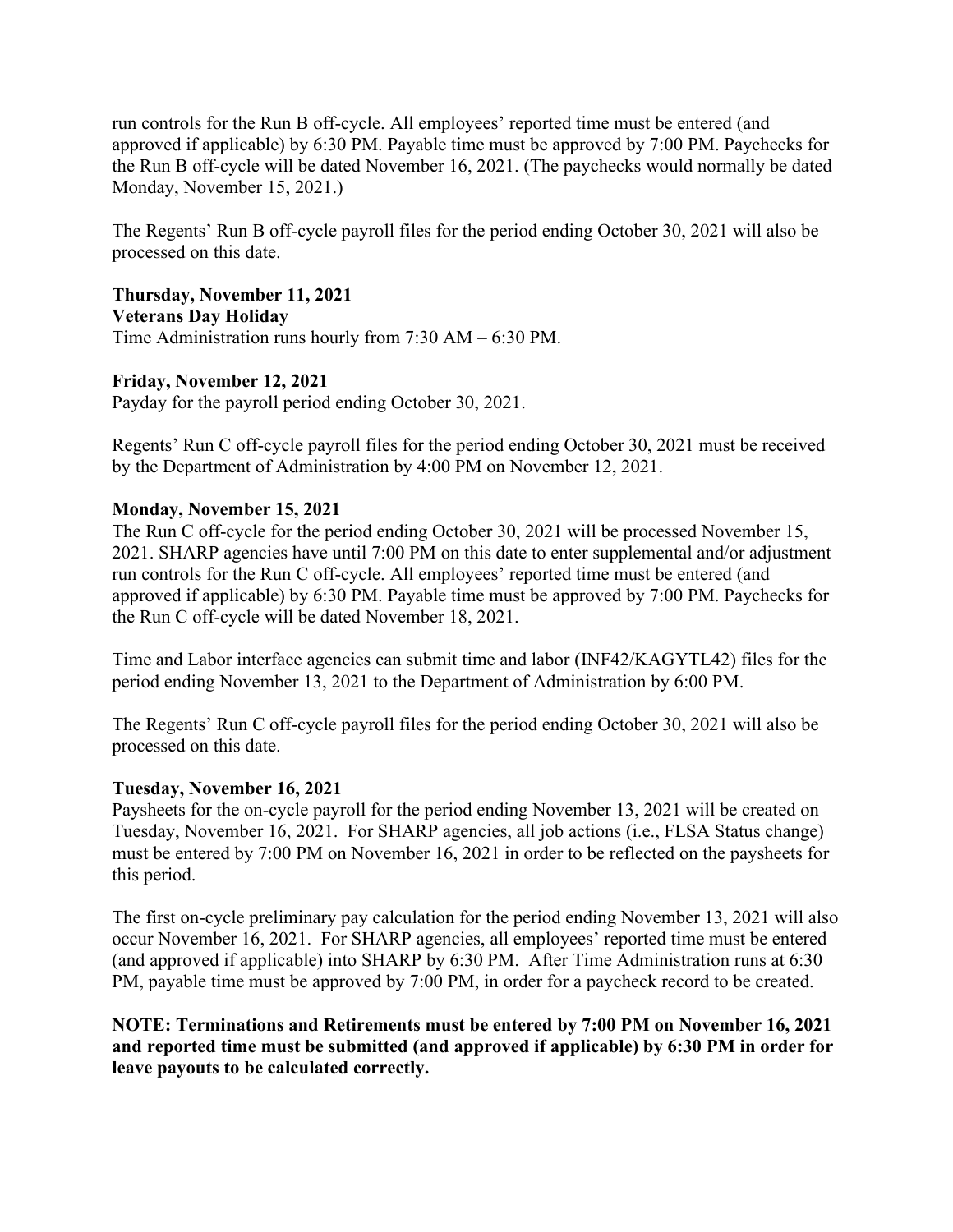### **Wednesday, November 17, 2021**

The second on-cycle preliminary pay calculation for the period ending November 13, 2021 will occur November 17, 2021.

Regents' on-cycle files for the period ending November 13, 2021 must be received by the Department of Administration by 4:00 PM on November 17, 2021. (These files would normally be due on Thursday, November 18, 2021.)

#### **Thursday, November 18, 2021**

The third on-cycle preliminary pay calculation for the period ending November 13, 2021 will occur November 18, 2021.

### **Friday, November 19, 2021**

Final pay confirmation for the on-cycle payroll for the period ending November 13, 2021 will occur November 19, 2021. All employees' payable time must be approved, by 7:00 PM on November 19, 2021 in order for a paycheck record to be created. All deduction and tax data changes must be entered by 7:00 PM on November 19, 2021 in order to be reflected in the final paycheck created for the employee. Paychecks for the on-cycle will be dated November 24, 2021.

Regents' Run A off-cycle payroll files for the period ending November 13, 2021 must be received by the Department of Administration by 4:00 PM on November 19, 2021.

#### **Sunday, November 21, 2021**

Regents' on-cycle payroll files for the period ending November 13, 2021 will be processed on this date. (The Regent on-cycle would normally process on Monday, November 22, 2021.)

### **Monday, November 22, 2021**

The Run A off-cycle for the period ending November 13, 2021 will be processed November 22, 2021. SHARP agencies have until 7:00 PM on this date to enter supplemental and/or adjustment run controls for the Run A off-cycle. All employees' reported time must be entered (and approved if applicable) by 6:30 PM. Payable time must be approved by 7:00 PM. Paychecks for the Run A off-cycle will be dated November 24, 2021.

The Regents' Run A off-cycle payroll files for the period ending November 13, 2021 will also be processed on this date.

Payroll Journal transactions for the SHARP on-cycle payroll for the period ending November 13, 2021 will be posted to SMART during Monday night's SMART batch processing cycle. (This process would normally occur Wednesday, November 24, 2021.)

Regents' Run B off-cycle payroll files for the period ending November 13, 2021 must be received by the Department of Administration by 4:00 PM on November 22, 2021.

### **Tuesday, November 23, 2021**

The Run B off-cycle for the period ending November 13, 2021 will be processed November 23,